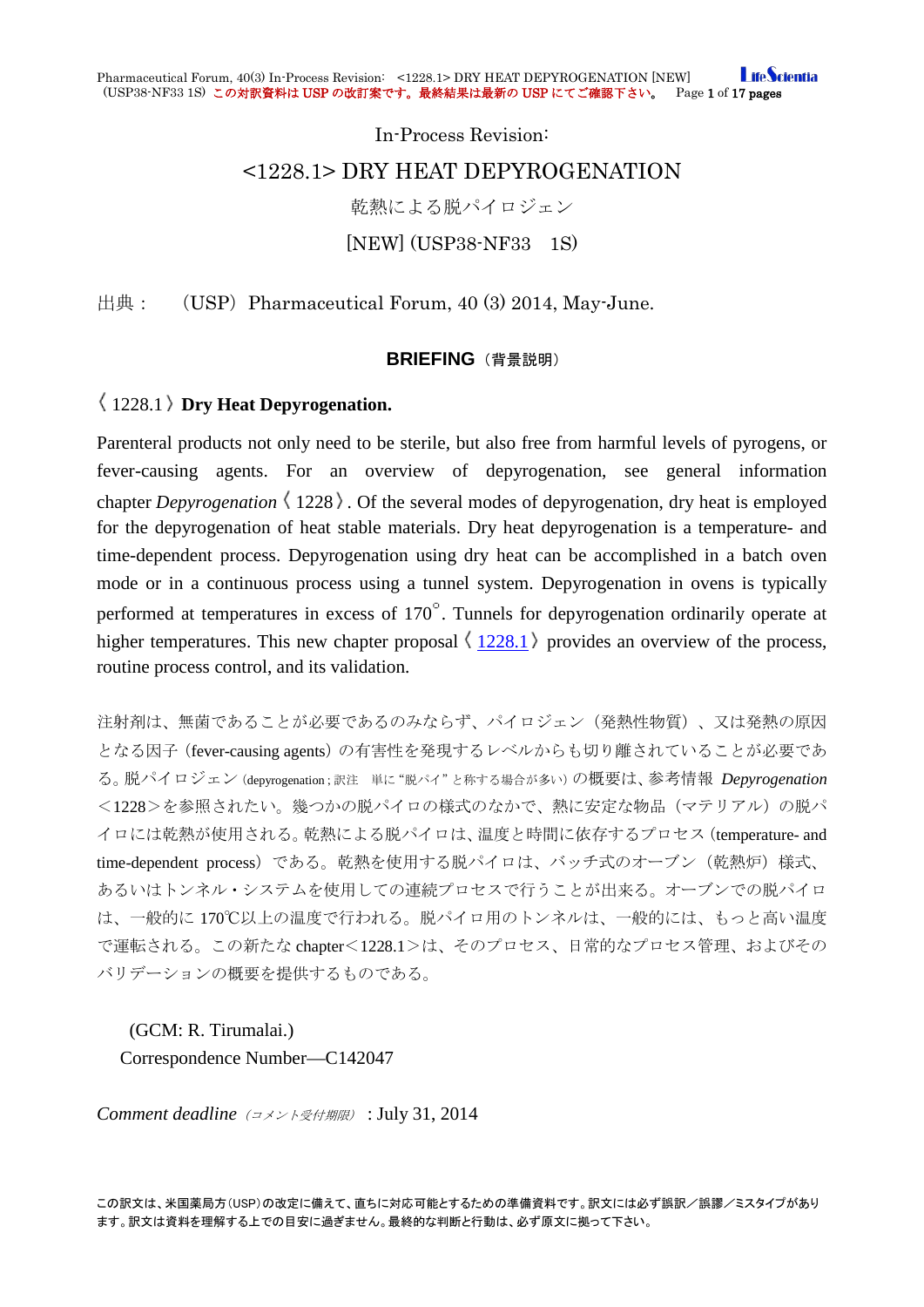**LifeScientia** Pharmaceutical Forum, 40(3) In-Process Revision: <1228.1> DRY HEAT DEPYROGENATION [NEW] (USP38-NF33 1S) この対訳資料は USP の改訂案です。最終結果は最新の USP にてご確認下さい。 Page 2 of 17 pages

Add the following (以下を加える):

# $\langle$  1228.1  $\rangle$  DRY HEAT DEPYROGENATION

<1228.1> 乾熱による脱パイロジェン

# 訳者注:まだ初期段階のドラフトと思われ、今後の動きに注目する必要がある。

# 目次 (項目番号は、訳者による挿入)

| TECHNOLOGIES USED FOR DEPYROGENATION BY DRY HEAT<br>2.        |  |
|---------------------------------------------------------------|--|
| 2.1<br>2.2                                                    |  |
| 3. DRY HEAT DEPYROGENATION FUNDAMENTALS (乾熱による脱パイロの基礎) 7      |  |
| 4. DEPYROGENATION PROCESS CONTROL (脱パイロのプロセス制御)  8            |  |
|                                                               |  |
|                                                               |  |
|                                                               |  |
| 5.2 Empty Chamber Temperature Distribution for Ovens          |  |
|                                                               |  |
| Temperature Distribution in Tunnels (トンネルにおける温度分布)  13<br>5.3 |  |
| Component Mapping (脱パイロ処理するコンポーネント内部の温度マッピング) 13<br>5.4       |  |
| 5.5                                                           |  |
|                                                               |  |

―――――\*\*\*―――――

この訳文は、米国薬局方(USP)の改定に備えて、直ちに対応可能とするための準備資料です。訳文には必ず誤訳/誤謬/ミスタイプがあり ます。訳文は資料を理解する上での目安に過ぎません。最終的な判断と行動は、必ず原文に拠って下さい。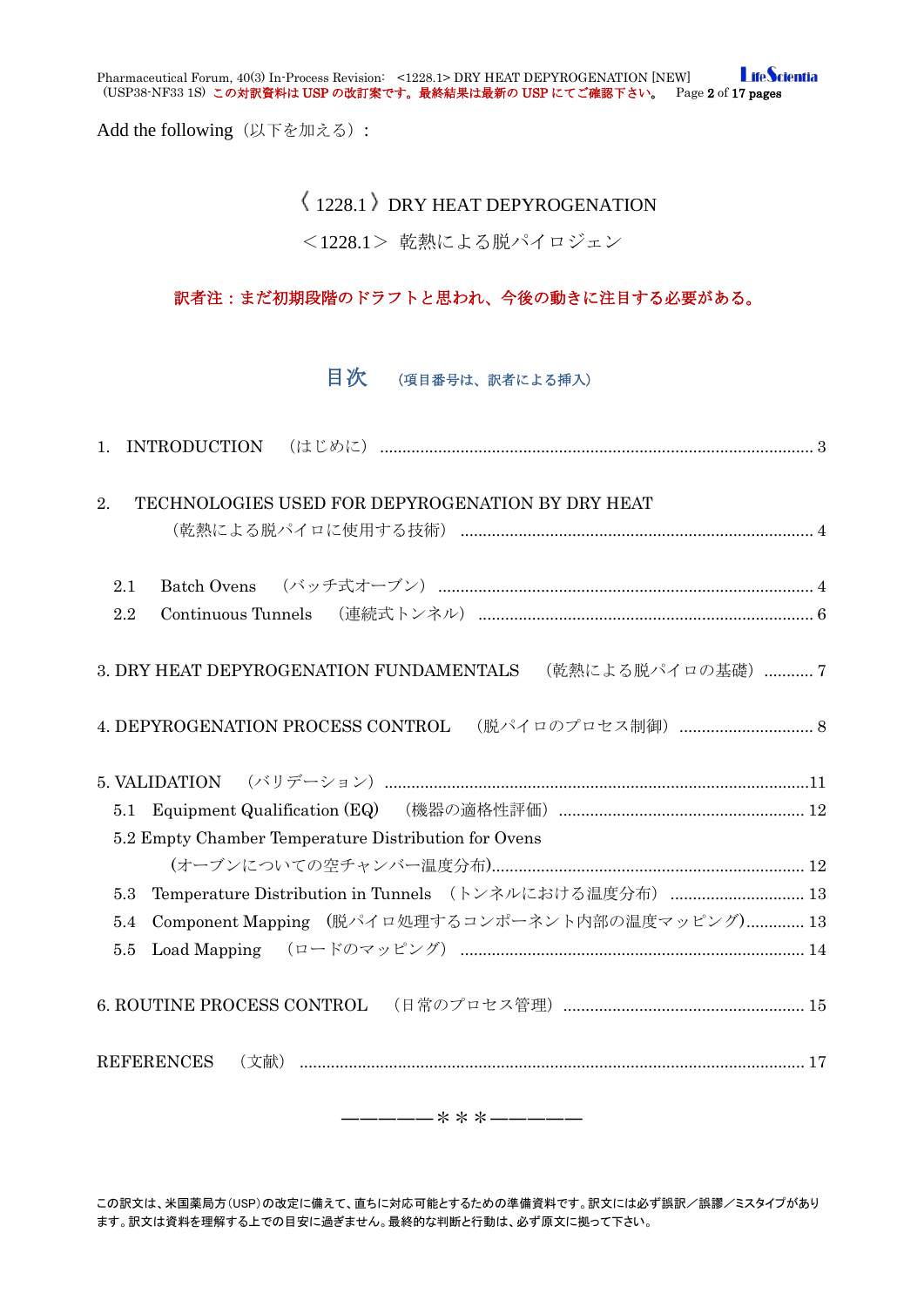## <span id="page-2-0"></span>1. INTRODUCTION (はじめに)

Dry heat is the method most frequently used for the depyrogenation of heat stable materials. Dry heat depyrogenation is dependent upon two parameters: time and temperature. As a result, dry heat depyrogenation processes can be easily monitored/controlled and are highly reproducible. Depyrogenation processes typically operate at a range of temperatures from approximately 170  $\degree$  up to about 400 $\degree$ .

乾熱は、熱に安定な物品の脱パイロに対して最も頻繁に用いられる方法である。乾熱による脱パイロ は、2つのパラメータ、すなわち、時間と温度に依存している。その結果として、乾熱による脱パイ ロのプロセスは、モニターと制御/制御が可能であり、かつ高い再現性を持っている。脱パイロ・プ ロセスは、一般的に約 170℃から、約 400℃の温度範囲で運転されている。

The pyrogenic agents that are of greatest concern in healthcare are bacterial endotoxins, found in the outer cell walls of Gram-negative bacteria. The inactivation of bacterial endotoxins (depyrogenation) by dry heat has been studied extensively and has been shown to follow first order kinetics. The well-defined kinetics of inactivation makes it possible to predict the efficacy of dry heat processes operating at different times and temperatures.

ヘスルケアにおいて最も大きな関心がもたれている事項の一つである発熱の原因物質(pyrogenic agents) は、バクテリアル・エンドトキシン (bacterial endotoxins;細菌性内毒素)であり、この物質はグラム陰性 細菌の外側の細胞壁(outer cell walls)中に見出される。乾熱によるバクテリアル・エンドトキシンの不 活化(脱パイロ;depyrogenation)は、広範囲にわたって研究されており、一次反応(first order kinetics)に 従うことが証明されている。明確に規定された反応速度論は、各種の時間と温度で運転される乾熱プ ロセスの有効性(efficacy)の予測を可能とする。

It is important to consider that the range of temperatures used for dry heat depyrogenation overlaps the upper range of temperatures used for dry heat sterilization (see general chapter *Dry Heat Sterilization* (1229.8). However, the temperatures most commonly used for inactivation of endotoxins are considerably higher than those used for sterilization. This is because bacterial endotoxins are more resistant to the effects of dry heat than are even the most heat-resistant bacterial spores. Therefore, dry heat processes that deliver a combination of temperature and exposure time sufficient for achieving typical endotoxin inactivation targets can also be counted upon to reliably sterilize materials. This chapter provides an overview of the process of dry heat depyrogenation, its control, and validation.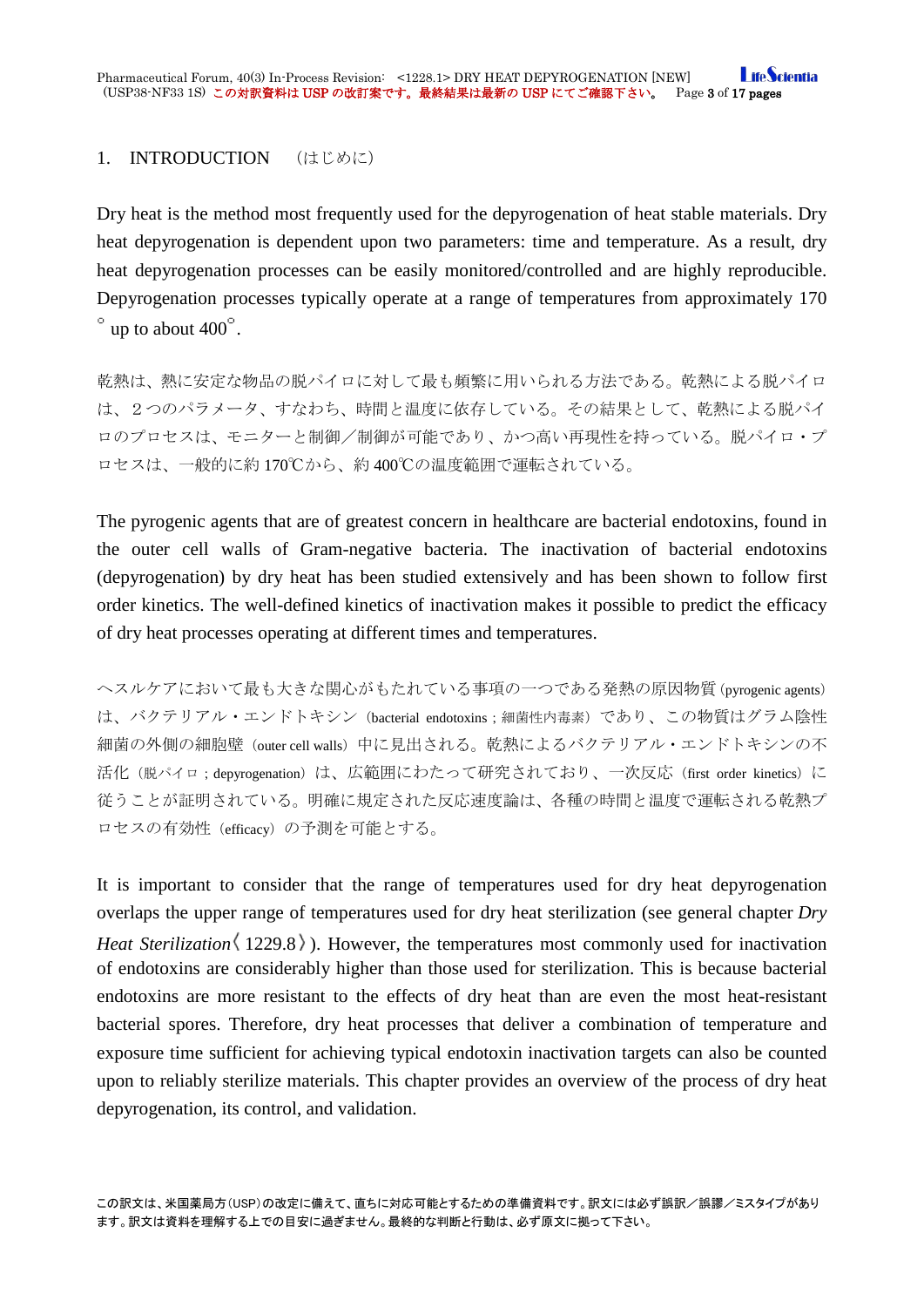#### **I** ifeScientia Pharmaceutical Forum, 40(3) In-Process Revision: <1228.1> DRY HEAT DEPYROGENATION [NEW] (USP38-NF33 1S) この対訳資料は USP の改訂案です。最終結果は最新の USP にてご確認下さい。 Page 4 of 17 pages

乾熱による脱パイロに使用する温度範囲が、乾熱滅菌(参考情報 *Dry Heat Sterilization* <1229.8> を 参照)に使用する温度の上側の範囲とオーバーラップしている点を考慮することが重要である。しか しながら、エンドトキシンの不活化に使用する最も一般的に温度は、滅菌に使用するよりも相当高い 温度となっている。これは、最も熱抵抗性のある細菌芽胞の耐熱性よりもバクテリアル・エンドトキ シンの耐熱性がもっと大きいことによっている。それゆえ、代表的なエンドトキシン不活化のターゲ ット(訳注:標的とするエンドトキシン)を達成するために十分な温度と曝露時間の組合せを与える乾熱 プロセスは、その物品を確実に滅菌すると見做すことが出来る。この chapter は、乾熱の脱パイロ、 その管理、およびバリデーションのプロセスの概観を提供するものである。

# <span id="page-3-0"></span>2. TECHNOLOGIES USED FOR DEPYROGENATION BY DRY HEAT (乾熱による脱パ イロに使用する技術)

Although all dry heat depyrogenation processes rely strictly on time of exposure and temperature to assure effectiveness, the equipment used typically falls into two distinct categories: the dry heat "batch" oven and continuous tunnel systems. Batch ovens are used for the depyrogenation of not only product containers, most often glass, but also other heat stable product contact parts or laboratory equipment. Continuous tunnels, on the other hand, are used primarily to depyrogenate glass product containers.

全ての脱パイロのプロセスは、その有効性を保証するために、温度とその曝露時間に厳密に依存する ものであるが、使用される機器は、一般的に2つの明確に異なるカテゴリーに分けることが出来る。: 一つは、乾熱の"バッチ式"のオーブン(dry heat "batch" oven)であり、もう一つは、連続式トンネル・ システム(continuous tunnel systems)である。バッチ式のオーブンは、製品の容器(その殆どがガラス製) の脱パイロのみならず、熱に安定な製品接触部品あるいは実験室の器具の脱パイロにも使用される。 一方、連続式のトンネルは、主としてガラス製の製品容器の脱パイロにのみ、使用されている。

### <span id="page-3-1"></span>**2.1 Batch Ovens** (バッチ式オーブン)

Circulating heated air is used to heat the load items, which may be individually covered or wrapped in a material that is unaffected by the temperature used, or placed in a lidded container to protect them during pre- and post-process handling. When depyrogenation and sterilization are to be achieved in the same process, air supplied to the oven is passed through one or more high efficiency particulate air (HEPA) filter(s) to maintain sterility within the oven after completion of the dwell period. These forced air ovens typically operate at a positive air pressure differential relative to the surrounding room and the heated air is often recirculated through a battery of heaters and the HEPA filter(s) to improve thermal efficiency. This design results in particulate air quality that can meet ISO 5 requirements to reduce particulate matter and microbial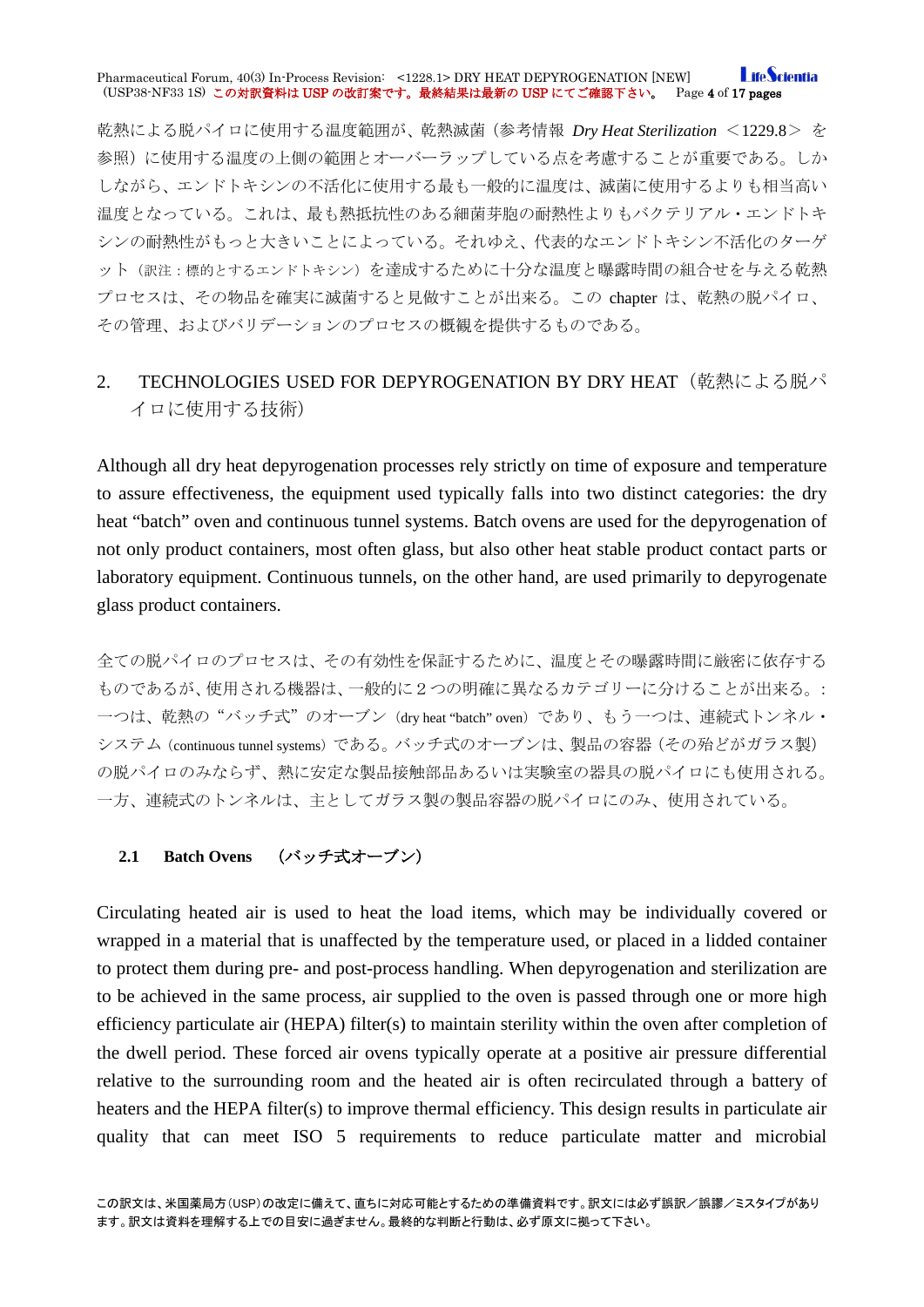**I** ifeScientia Pharmaceutical Forum, 40(3) In-Process Revision: <1228.1> DRY HEAT DEPYROGENATION [NEW] (USP38-NF33 1S) この対訳資料は USP の改訂案です。最終結果は最新の USP にてご確認下さい。 Page 5 of 17 pages

### contamination risk throughout processing.

(訳注:バッチ式オーブンに)ロードした物品を加熱するためには、循環する加熱空気を使用する。ロー ドした物品は、脱パイロ・プロセス前後の取扱中での保護のために、使用する温度で影響を受けない 材質のもので個々にカバー/包装するか、あるいは蓋付き容器中に置かれる。脱パイロと滅菌を同じ プロセスで達成しようとする場合は、脱パイロ/滅菌処理工程(dwell period)の完了後のオーブン内の 無菌性を保持するために、オーブンに供給する空気は、一つ以上の HEPA フィルター(high efficiency particulate air (HEPA) filter(s)) を通過させる。それらの強制空気循環式のオーブン (forced air ovens) は、そ れが設置されている部屋に対して差圧を陽圧にして運転され、加熱した空気は、熱効率を改善するた めに、しばしば、ヒーターのバッテリー (battery of heaters:訳注;ヒーターを集合させて、ひと塊としたもの) を通して再循環される。このような設計により、空気清浄度 ISO 5 クラスの空気品質要求に合致させ ることが出来て、それにより脱パイロ・プロセス中の微粒子と微生物汚染のリスクを減少させること が出来る。

Process control mandates that the oven's control probe(s) attain and remain at the set-point temperature for a predefined time period before cooling. The limited heat transfer capacity of air requires that items in the oven be placed in fixed locations confirmed acceptable during the cycle development/validation effort. Caution should be exercised in defining variable load patterns as minimum load sizes may result in inadvertent slower heating of the load and greater temperature variability.

プロセス管理では、そのオーブンの制御用プローブ(単数あるいは複数)が、(訳注:オーブン無い温 度を)設定温度に到達させ、かつ冷却が始まる前までの予め規定された時間の長さの間を、設定温度 に保持することが必須のもの(mandate)となる。空気の熱伝導能力は限定されものなので、オーブン 中に置いた物品が、その脱パイロサイクルの開発/バリデーションの取り組み中に、「許容できると 確認された、固定された位置」に置くことが要求される。ロードのパターンの変動には、注意を払う 必要がある。これは、最小のロードサイズ (minimum load sizes) は、不適切なロードのゆっくりとし た加熱(訳注:熱負荷量が小さいので、雰囲気温度の方が早く昇温する)と、より大きな温度変動を生ずるか もしれないからである。

Smaller facilities may use a single door oven, but the principles of operation and validation are the same as with larger double door production units. The important batch oven process variables are set-point temperature, duration of dwell period, load type and configuration, airflow characteristics, and container size.

より小規模な施設では、簡単な一枚扉式のオーブンを使用するかも知れない。しかし、運転とバリデ ーションの原則は、大型の二重扉の生産用装置と同じである。バッチ式オーブンのプロセスの重要な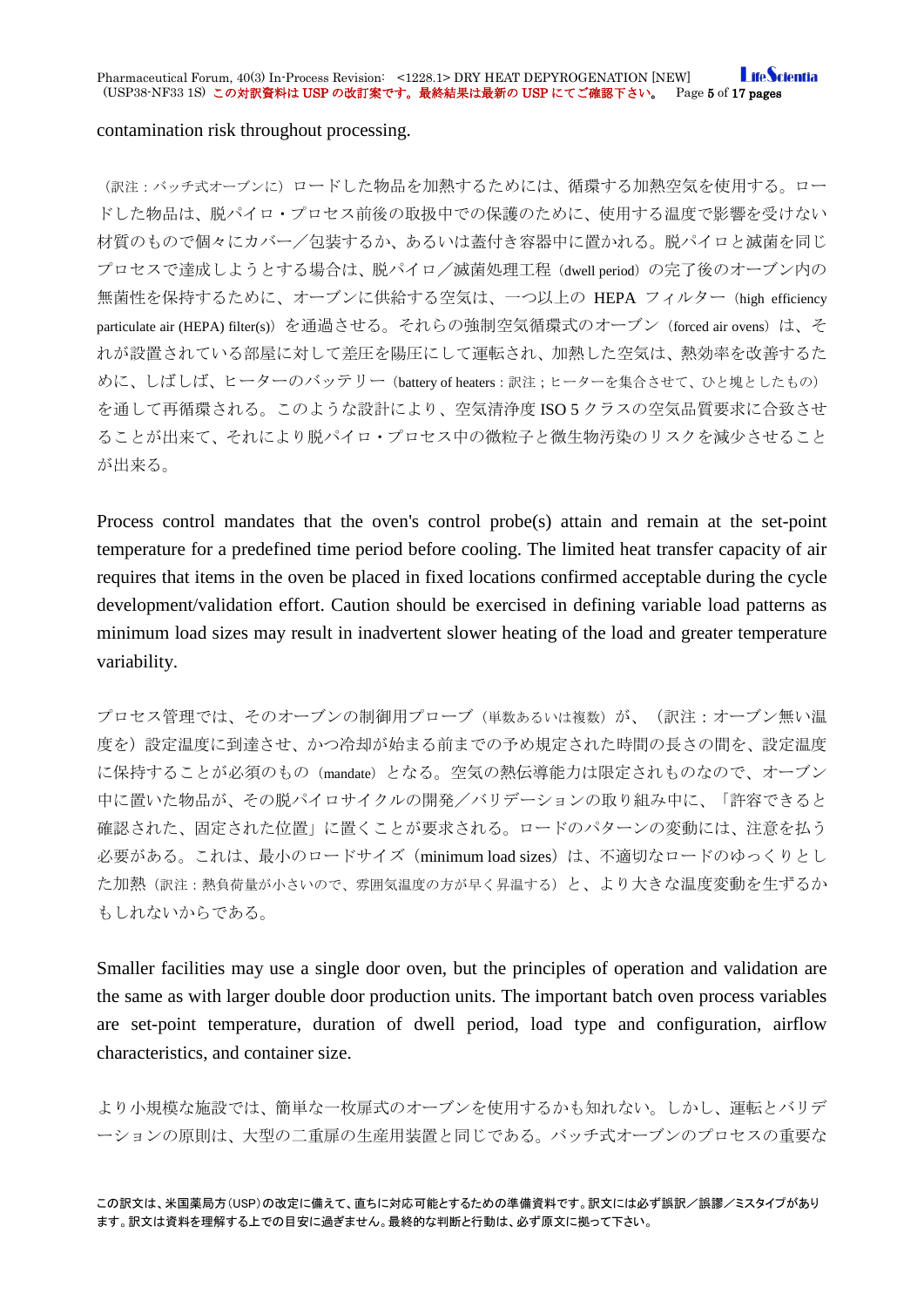**I** ifeScientia Pharmaceutical Forum, 40(3) In-Process Revision: <1228.1> DRY HEAT DEPYROGENATION [NEW]<br>(USP38-NF33 1S)この対訳資料は USP の改訂案です。最終結果は最新の USP にてご確認下さい。 Page 6 of 17 pages (USP38-NF33 1S) この対訳資料は USP の改訂案です。最終結果は最新の USP にてご確認下さい。

変動因子は、次のものである。: 設定温度(set-point temperature)、脱パイロ処理工程の滞留時間(duration of dwell period)、ロードのタイプと形状(load type and configuration)、気流の特性(airflow characteristics)、 および容器の大きさ(container size)

### <span id="page-5-0"></span>**2.2 Continuous Tunnels** (連続式トンネル)

The use of tunnels for dry heat depyrogenation of glass containers on a moving conveyor allows for substantially higher throughput and packing densities than the batch process and is ordinarily linked directly to a filling system. Tunnels typically use forced heated air systems or radiant IR systems that recirculate air through a battery of HEPA filters. Load items in tunnels are unwrapped and placed directly on the moving belt.

乾熱による脱パイロのトンネルは、ガラス容器をコンベヤーで移動させるものであるが、この方式の 使用は、バッチ式プロセスよりもかなり高い処理能力(throughput)と装填密度(packing densities)を可能 とするものであり、通常、充填システムに直接にリンク(連結)させる。トンネルは、一般的には、 強制加熱空気システム (forced heated air systems) あるいは放射赤外線システム (radiant IR systems) が使用 される。これらのシステムは、HEPA フィルターと組み合わせて空気を循環させるものである。トン ネル中のロードした物品は、包装状態ではなく、移動するベルトに直接に置かれる。

Depyrogenation tunnels have separate zones for heating and cooling, allowing for continuous in-feed and discharge at temperatures appropriate for production purposes. The tunnel is maintained at constant airflow and temperature conditions during use, and as glass passes through the tunnel it is heated to depyrogenating temperatures and cooled before exiting. Although the conditions within the tunnel are essentially constant and well controlled, the temperature of the glass as it passes through the tunnel on the conveyor will change with its location. Dwell time is controlled by adjusting the conveyor speed, $\frac{1}{2}$  $\frac{1}{2}$  $\frac{1}{2}$  which in the depyrogenation tunnel is the process parameter that governs exposure time.

脱パイロトンネルは、加熱と冷却のゾーンを別々に持っている。これにより、生産目的に適した温度 での、連続的な装填(in-feed)と取り出し(discharge)を可能としている。トンネルは、その使用中は一 定の風速と温度の条件が維持されるので、そのトンネルの中をガラス容器が通過すると共に、ガラス 容器は脱パイロ温度まで加熱され、そして出口の手前で冷却がされる。トンネル内の条件は基本的に 一定であり、かつ良く制御されているが、コンベヤーに乗ってトンネルを通過する時のガラス容器の 温度は、その位置と共に変化するであろう。脱パイロ処理時間(dwell time)は、コンベアーの速度1) を調整することで制御される。そのため、脱パイロトンネルにおいては、コンベヤー速度が曝露時間 を左右するプロセス・パラメータとなる。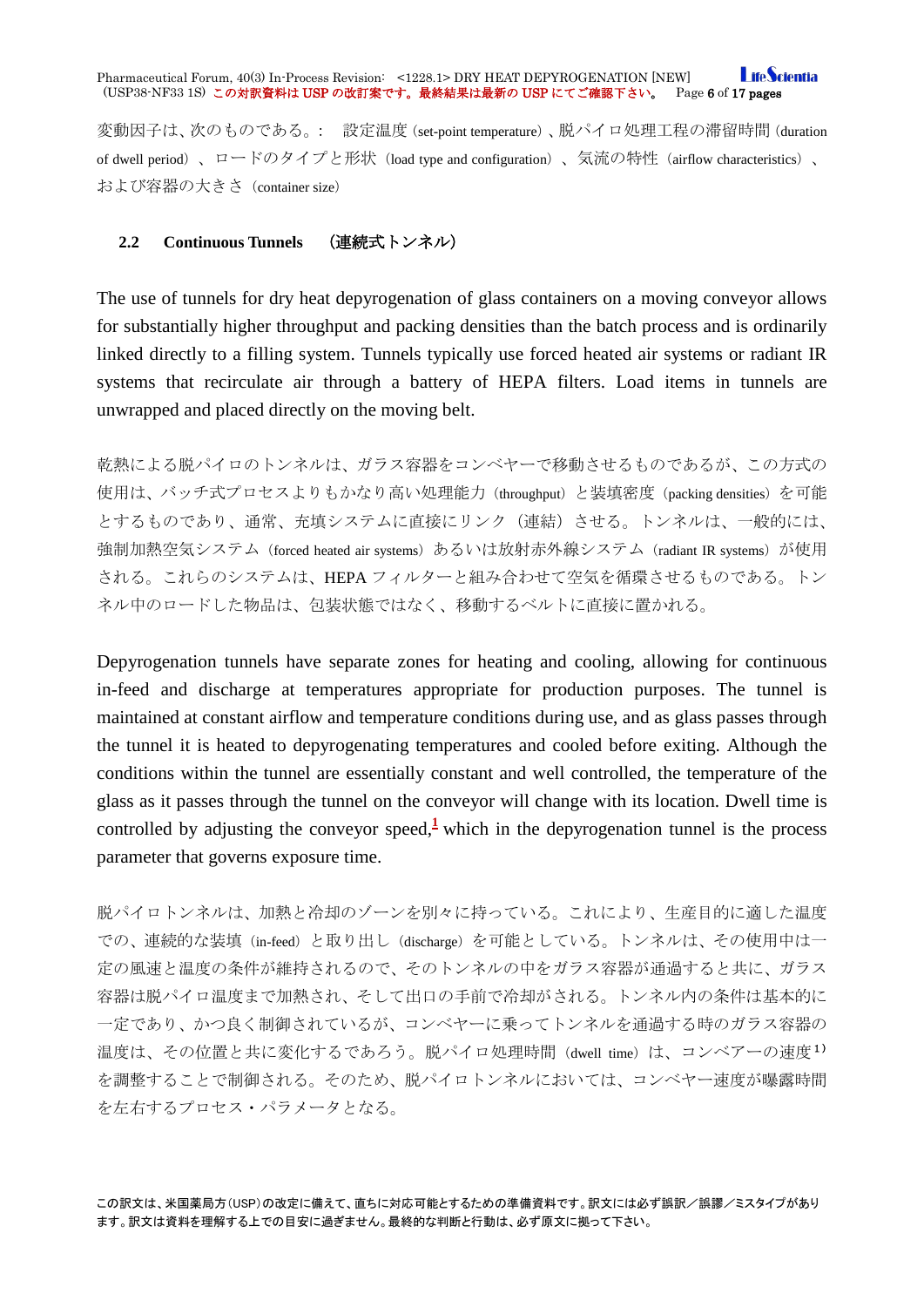**I** ifeScientia Pharmaceutical Forum, 40(3) In-Process Revision: <1228.1> DRY HEAT DEPYROGENATION [NEW] (USP38-NF33 1S) この対訳資料は USP の改訂案です。最終結果は最新の USP にてご確認下さい。 Page 7 of 17 pages

1**)**: Not all tunnels have a variable speed capacity.

必ずしも全てのトンネルがスピードを変化させる能力は持っていない。

The air in the tunnel is most commonly heated using electrical coils but other heat sources, such as infrared or high-pressure steam, have been used. For energy conservation, heated air in depyrogenation tunnels is often recirculated. The important continuous tunnel process variables are heating zone temperature, cooling zone temperature, belt speed, and container mass/geometry.

トンネル内の空気は、より一般的には、電気コイル (electrical coils) を使用して加熱するが、赤外線あ るいは高圧の蒸気といった、他の熱源も使用される。省エネ(energy conservation)のために、脱パイロ トンネル中の加熱空気は、しばしば再循環がされている。連続式のトンネル工程での重要な変動因子 は、次のようなものである。:加熱ゾーンの温度(heating zone temperature)、冷却ゾーンの温度(cooling zone temperature)、ベルト速度(belt speed)、および容器の質量/形状(container mass/geometry)。

### <span id="page-6-0"></span>3. DRY HEAT DEPYROGENATION FUNDAMENTALS (乾熱による脱パイロの基礎)

Dry heat depyrogenation uses air first to heat and then to cool the items. The limited heat capacity of dry air results in relatively slow heating and cooling of the load items. Variability in temperature distribution in dry heat ovens and tunnels is typically much higher than that observed in moist heat systems. The limited heat capacity of air requires that items in ovens be placed in the same locations as confirmed acceptable in the cycle development/validation effort. Packing and thermal mass will also play critical roles in temperature management. Caution must also be exercised with varying load mass and distribution as in some instances (resulting from oven design, air flow characteristics, and control probe position) minimum load sizes may result in process variability.

乾熱による脱パイロは、物品をまず加熱し、次いで冷却するために、空気を使用する。乾いた空気の 熱容量は限定されているので、ロードした物品の加熱と冷却は比較的ゆっくり速さで生じる。乾熱式 のオーブンおよびトンネルの温度分布の変動性は、湿熱システムで見られるよりも、かなり大きいも のとなる。空気の熱容量は限定されているものなので、オーブン内に置く物品は、開発/バリデーシ ョンの取り組み中に、許容できるとして確認されたのと同じ位置に置かれる。装填状態と熱容量

(packing and thermal mass) もまた、温度管理に重要な役割を果たすであろう。ロードの質量と分布(mass and distribution)の変動には注意を及ぼさねばならない。というのは、(オーブンのデザイン、気流特性 および制御用温度プローブの位置から生じる)幾つかの事例では、最少ロードでのサイズがプロセス 変動を(訳注:大きく)生じる可能性を示している。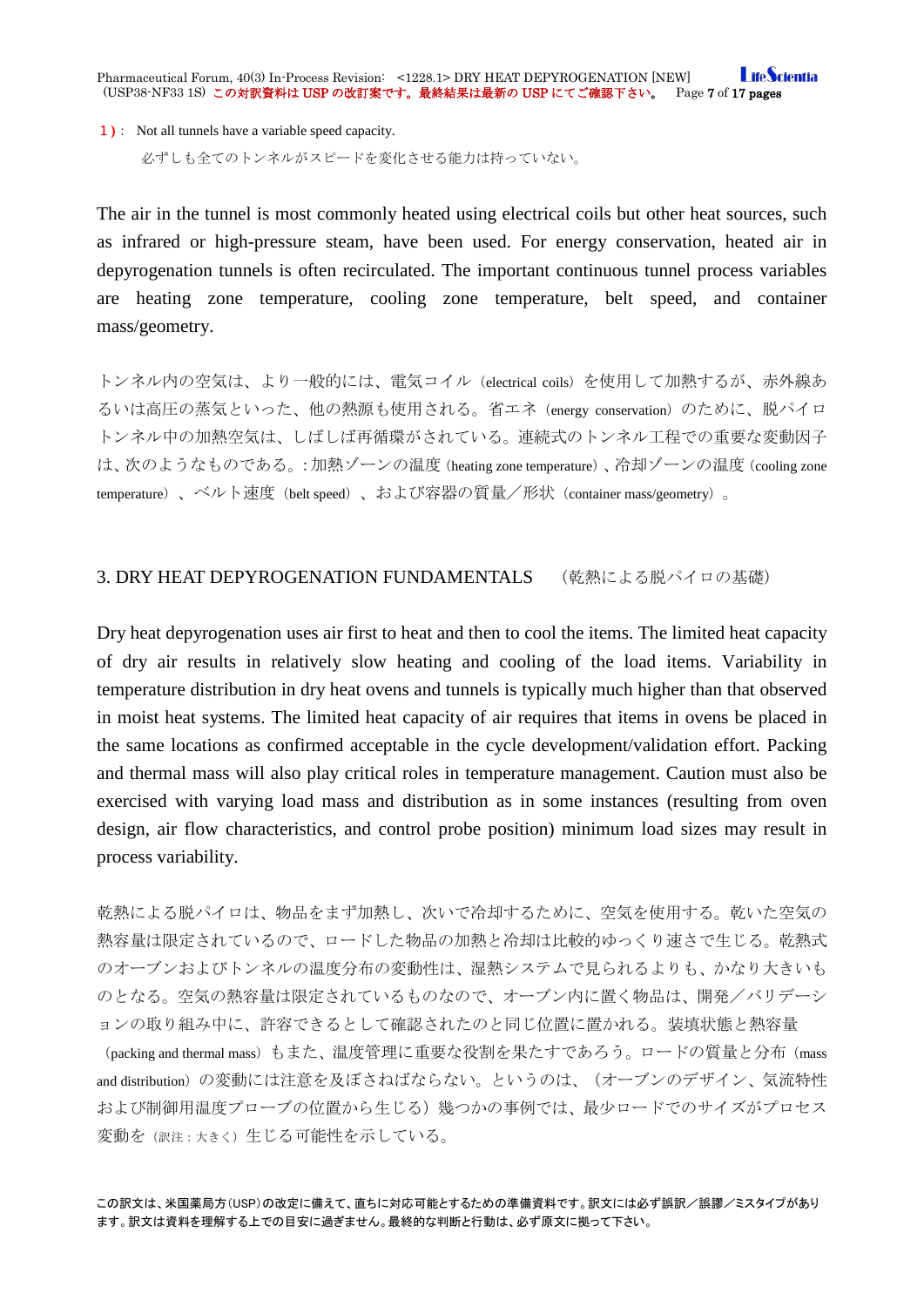**I** ifeScientia Pharmaceutical Forum, 40(3) In-Process Revision: <1228.1> DRY HEAT DEPYROGENATION [NEW] (USP38-NF33 1S) この対訳資料は USP の改訂案です。最終結果は最新の USP にてご確認下さい。 Page 8 of 17 pages

### <span id="page-7-0"></span>4. DEPYROGENATION PROCESS CONTROL (脱パイロのプロセス制御)

Process temperatures in dry heat depyrogenation are controlled by calibrated temperature sensors placed at specific locations within the equipment. The exposure portion of the process is designed to attain a minimum dwell time at a predefined minimum temperature ensuring that depyrogenation conditions are adequately uniform. The defined dwell time is determined by using measurement devices (e.g., thermocouples) directly in contact with the items to be depyrogenated during development. The inactivation of bacterial endotoxins by dry heat involves the control of only two parameters: time and temperature. Together they provide dosimetric measurement of the dry heat depyrogenation process.

乾熱による脱パイロのプロセス温度は、機器内の特定の位置に設置された校正済み温度センサーによ って制御される。脱パイロ・プロセスに曝露するパート(訳注:脱パイロの作用が生じているステップ)は、 脱パイロ条件が十分に均一であることを保証されている予め規定された最低の温度で、最小限の脱パ イロ処理時間(dwell time)で達成されるように設計される。定義された脱パイロ処理時間(defined dwell time)は、(訳注:脱パイロ・プロセスの)開発中に測定機器(例えば熱電対)を使用して脱パイロすべき物 品と直接に接触させて測定する。乾熱によるバクテリアル・エンドトキシンの不活化は、僅か2つの パラメータ(時間と温度)の制御を伴うものである。それらが組み合わさって、乾熱による脱パイロ・ プロセスの線量測定 (dosimetric measurement\*) が与えられる。

\*:(訳注)"dosimetric"の用語についてかなり調査をしたが、「線量」という意味が最も近いものであった。 熱に対して「線量」の用語は心理的な抵抗があるが、当面はこの訳語を使用する。

The simplicity of process control for these parameters provides a predictable depyrogenation effect; thus it is not necessary to use an indicator such as endotoxin to establish process efficacy. The dosimetric measurement for dry heat depyrogenation processes is the  $F_H$  unit. An  $F_H = 1$  is defined as the depyrogenation effect achieved by 1 min of heating at  $250^\circ$ . The  $F_H$ -value enables the integration of temperature over the process duration (time). By convention the rate at which depyrogenation destruction rate (*D*-value) varies as a function of temperature change is defined as the *z*-value. The *z*-value for dry heat depyrogenation has been shown to be in the range of 45 – 55<sup> $\degree$ </sup>. For the purposes of this chapter, 50 $\degree$  is used as a standard *z*-value (1,2).

それらパラメータのプロセス制御の単純さは、脱パイロ効果の予測を可能とするものである。; それゆえ、プロセスの効率性を確立するために、エンドトキシンのような指標物質を使用する必要性 <mark>はない。</mark>乾熱による脱パイロ・プロセスの線量測定 (dosimetric measurement) は、F<sub>H</sub> 単位となる。 *FH* = 1 は、250℃で1分間によって獲得できる脱パイロ効果として規定される。 *FH* の値は、プロセ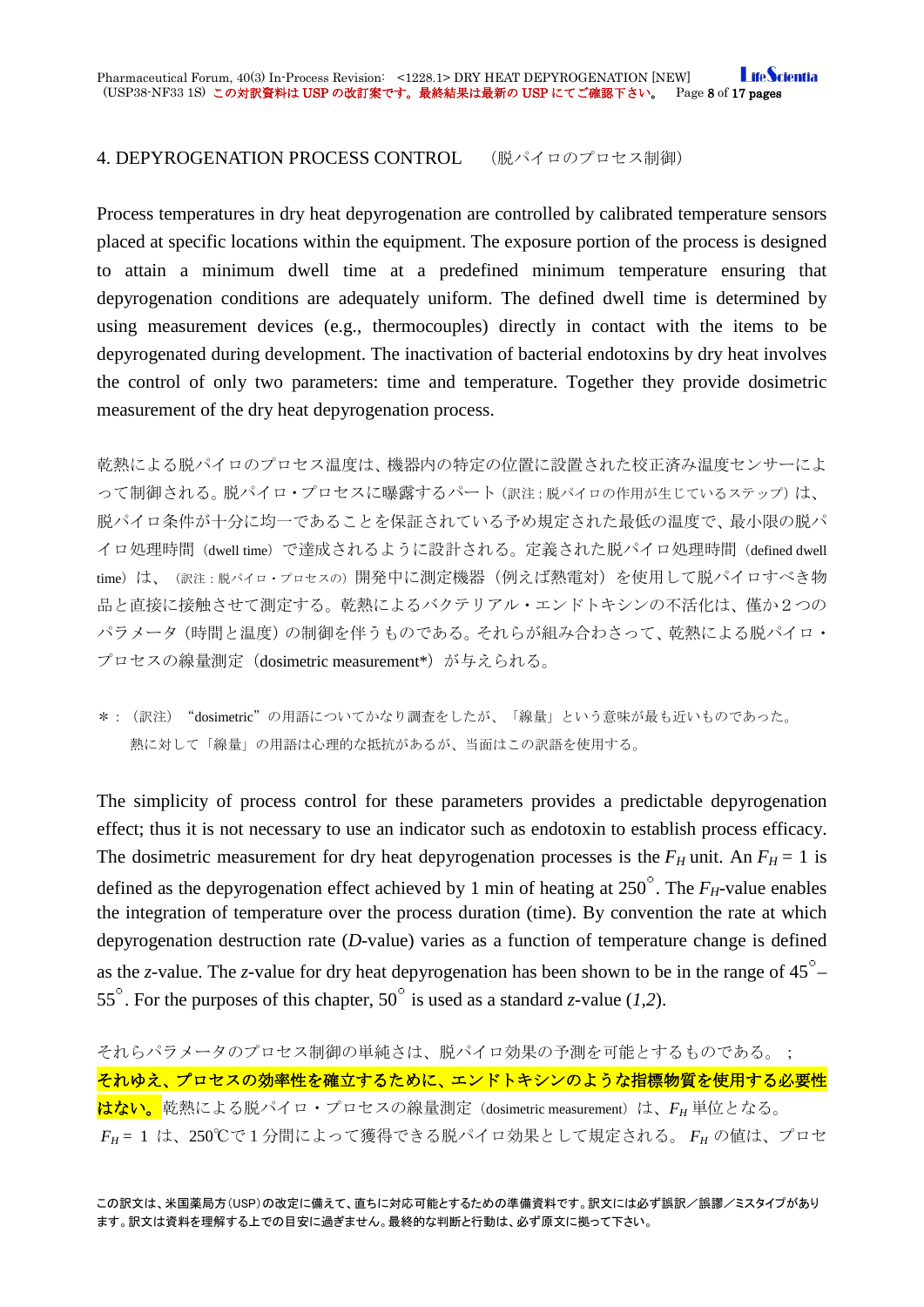#### **LifeScientia** Pharmaceutical Forum, 40(3) In-Process Revision: <1228.1> DRY HEAT DEPYROGENATION [NEW] (USP38-NF33 1S) この対訳資料は USP の改訂案です。最終結果は最新の USP にてご確認下さい。 Page 9 of 17 pages

スの長さ(時間)にわたっての温度の積分(integration)を可能にする。慣例によって、脱パイロの破 壊速度(depyrogenation destruction rate ;*D*-value)は、z値(*z*-value)として定義されている。この z 値は、 温度の変化の関数として変化する。乾熱脱パイロの **z** 値は、**45**℃~**55**℃の範囲にあることが証明され ている。この章の目的のうえでは、**50**℃を標準 *z***-**値として使用する(*1, 2*)。

A widely used dry heat depyrogenation process is  $250^{\circ}$  for 30 min, which is equivalent to a total  $F_H$  of 30. Studies on the resistance (*D*-value) of endotoxin to dry heat have been published and have reported considerable variability (*1,2,3,4*). The *D*-value must be referenced to a specific depyrogenation temperature and is by convention the amount of time required to reduce endotoxin concentration by 1 log. The  $D_{250}$ -value of Reference Standard Endotoxin (RSE) has been found to vary from about 1.7–4.9 min. Thus, an  $F_H = 30$  process will demonstrate at least a  $\sim$ 6-log reduction of the most resistant RSE reported. Therefore, a process demonstrating an  $F_H$  of 30 min during the exposure period can be considered extremely safe in terms of pyrogen inactivation.

広く使用されている乾熱の脱パイロ・プロセスは、250℃で 30 分間である。この条件は、合計 *FH* が 30 に相当する。乾熱に対するエンドトキシンの抵抗性(*D*-value)の研究が公表されており、かなりの 変動性を持つことも報告されている(*1,2,3,4*)。 D-値は、脱パイロ温度ごとに参照しなければならず、 慣例によって、1 log までエンドトキシン濃度を減少させるのに必要な時間量とされている。**Reference Standard Endotoxin (RSE)の D250-値は、約 1.7-4.9 min とバラツクことが見出されている。</u>それゆえ、**  $F_H$  = 30 のプロセスは、報告されている最も熱抵抗性のある RSE の少なくても ~6-log reduction (6 対 数減少:訳注 100 万分の1までの減少)を証明できるであろう。したがって、曝露期間(exposure period) の *FH* の 30 分間というプロセスの証明は、パイロジェンン不活化の観点からは、極めて安全(extremely safe)と考えることが出来る。

Given the frequency with which processes that yield an  $F_H$  of 30 min have proven to be safe and effective, USP considers any process that yields an *FH* NLT 30 min during the exposure period to require no endotoxin challenge. For the purposes of this chapter, only time at or above  $250^\circ$  is considered in the  $F_H$  accumulation, which adds an additional margin of safety because heat-up and cool-down add to the accumulated  $F_H$ . Given the much higher  $D_{250}$ -values for endotoxin as compared to intact microorganisms, these conditions are also sterilizing, provided appropriate precautions are made so as to maintain sterility of treated materials from the end of the process until their use.

*FH* が 30 を生じるプロセスが、安全でかつ有効性をもつことが立証されていることが十分な頻度で与 えられていれば、USPは、(訳注:脱パイロ処理の)曝露工程中に  $F_H$ が 30 分間以上( $F_H$  NLT 30 min) を生じるプロセスは、エンドトキシンチャレンジが必要ないと考えている(訳者注:この文の訳は文法的

この訳文は、米国薬局方(USP)の改定に備えて、直ちに対応可能とするための準備資料です。訳文には必ず誤訳/誤謬/ミスタイプがあり ます。訳文は資料を理解する上での目安に過ぎません。最終的な判断と行動は、必ず原文に拠って下さい。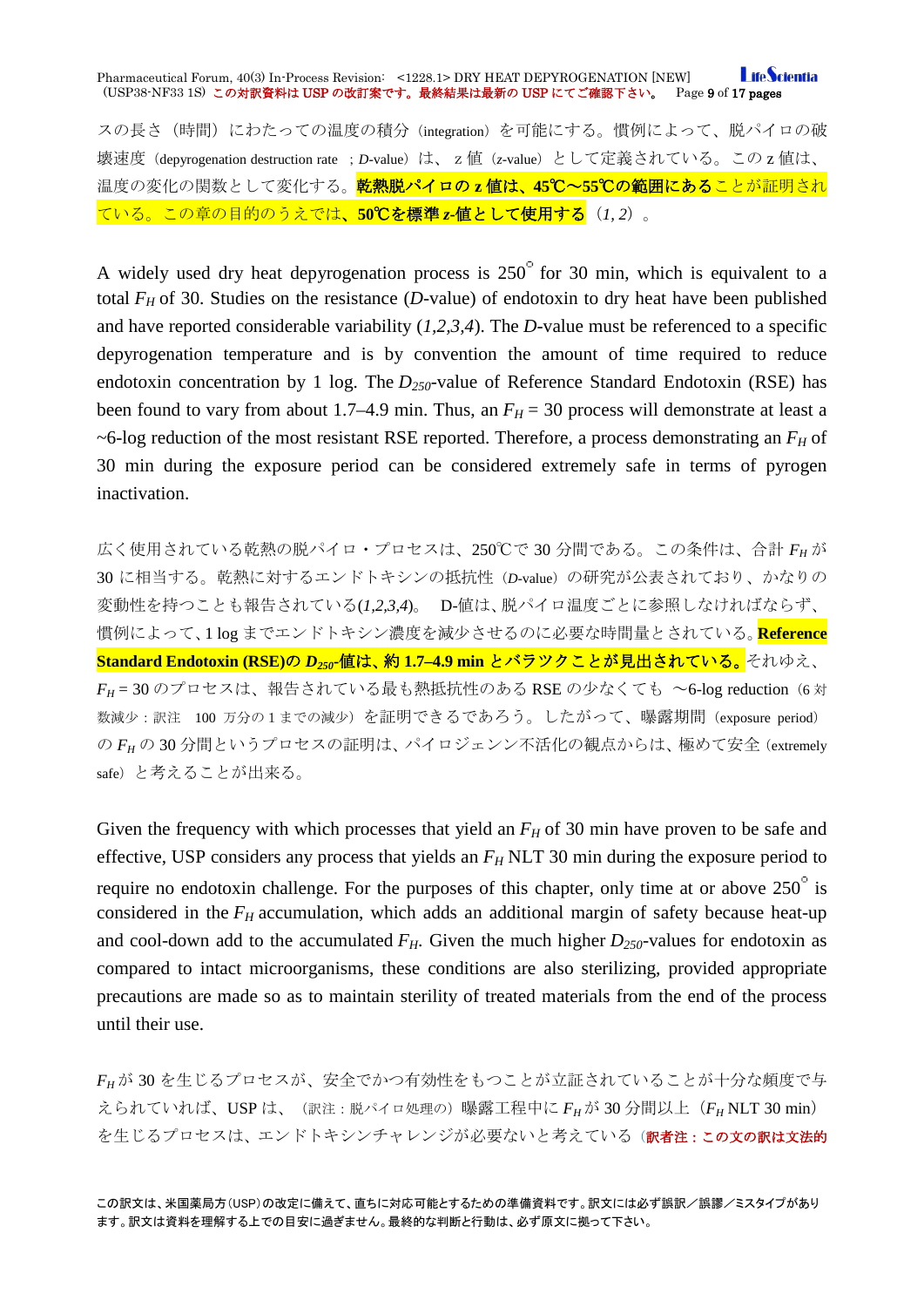**I** ifeScientia Pharmaceutical Forum, 40(3) In-Process Revision: <1228.1> DRY HEAT DEPYROGENATION [NEW] (USP38-NF33 1S) この対訳資料は USP の改訂案です。最終結果は最新の USP にてご確認下さい。 Page 10 of 17 pages

に不整合であり、文章の解釈に問題を残している)。この章の目的に関しては、250℃以上での時間のみを、 *FH* の積算に考慮する。これは、加熱と冷却(heat-up and cool-down)を、その累積した *FH*に加えるため に、付加的な安全マージンを加えたことによる。エンドトキシンの *D250*-値は、完全な形態の微生物 (intact microorganisms)に比較して、遥かに大きな値を与えるので、それらの条件は滅菌でもある。た だし、それらの物品の脱パイロ・プロセスの終了から、それを使用するまでの間、処理済の物品の無 菌性を維持するように、適切な予防措置を行う必要がある。

The  $F_H$  approach is used as a means to compare dry heat depyrogenation effects produced by processes that operate at varying temperature targets. Basic mathematics can be used to calculate the depyrogenation effect produced at temperatures other than  $250^\circ$  to determine equivalence to that provided at  $250^\circ$ .

*FH* アプローチは、変動する温度目標値(訳注:プロセスの状態に応じて目標とする温度が変化するという意味 か)で運転を行うプロセスによって生じる「乾熱による脱パイロの効果」を比較するための方法とし て使用されている。この基本的な数式は、250℃以外の温度で生じる脱パイロ効果を、250℃で与えら れる脱パイロ効果と等価であるかを算出するために使用できる。

Using a reference temperature of 250 $^{\circ}$  and an assumed *z*-value of 50 $^{\circ}$ , the  $F_H$  calculation can be determined:

250℃の基準温度 (reference temperature) と、50℃の z 値を仮定することで、FHの計算は次式で行うこと が出来る。

$$
F_{tt}=\int_{t_1}^{t_2} \; 10^{\frac{(T-250)}{50}}=\sum_{t_1}^{t_2} \; 10^{\frac{(T-250)}{50}}\Delta t
$$

 $F_H$  = accumulated destruction 累積破壊量

- $t_1$  = time when temperature first exceeded 250<sup>°</sup> 温度が 250℃を最初に超えた時刻
- $t_2$  = time when temperature last exceeded 250<sup>°</sup> 温度が 250℃を最後に超えた時刻

*T* = temperature at each time increment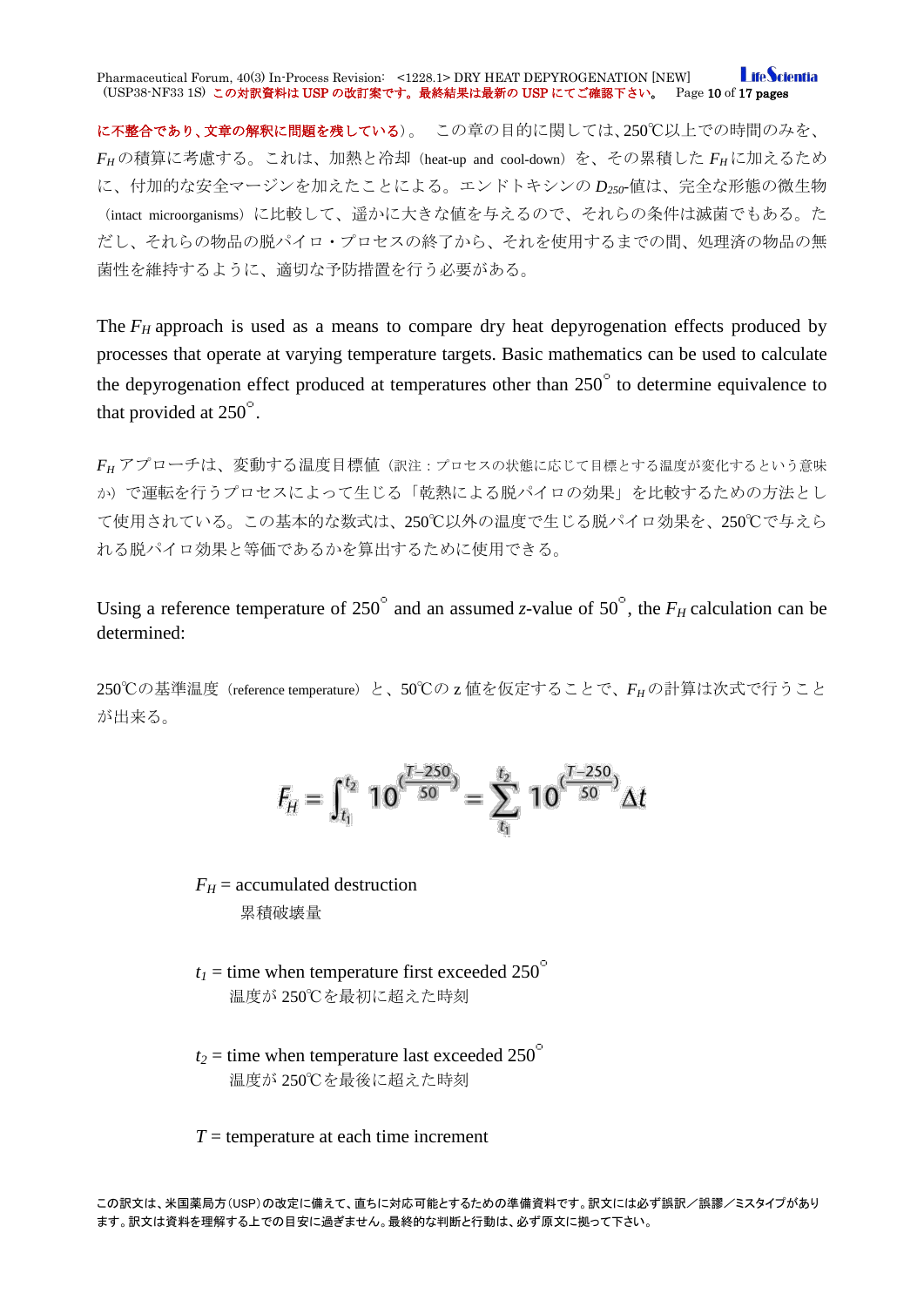各時間増分 (each time increment) 時点での温度

 $Dt =$  time interval between temperature measurements 温度測定の時間間隔

[NOTE—Only the contributions to destruction at *T* > 250 should be used in this calculation.]

[注- T > 250℃ での破壊に対する寄与も、この計算式を使用すること。]

Summing the instantaneous temperature contributions over the entire depyrogenation process allows for the calculation of the overall process efficacy or  $F_H$  delivered over the course of the process. Many commercial data loggers are equipped with software that enables them to make this calculation and integrate the total  $F_H$  accumulated during a process. The  $F_H$  calculation is used during initial validation, validation maintenance, and change control. The mathematical principles of the  $F_H$  calculation are essentially the same as those used to calculate lethality  $(F_0)$ values in moist heat sterilization.

脱パイロ・プロセス全体にわたっての、微小間隔での温度寄与(instantaneous temperature contributions)を 総和することで、プロセス効率全体の算出、あるいはプロセス途上で与えられる *FH* の値の算出を可 能にする。多くの市販のデータロッガー (data loggers) は、プロセス中に積算される合計  $F_H$ の計算と 積分を行えるようなソフトウェアーを搭載している。*FH* の算出は、初期のバリデーション(initial validation)、バリデーション条件が保持されているかのメンテナンス (validation maintenance) および、変 更管理(change control)で使用される。の計算の数学的な原理は、湿熱滅菌における致死性(lethality) の計算に使用されるのと、本質的に同じである。

<span id="page-10-0"></span>5. VALIDATION (バリデーション)

Because dry heat depyrogenation is appropriate only for heat stable materials, a high margin for safety is always attainable. Times and temperatures used for the purpose of destroying bacterial endotoxins can result in extreme challenges to material integrity and stability.

乾熱による脱パイロは、熱に安定な材質に対してのみ適切なものであるので、常に高い安全性マージ ン(high margin for safety)を達成することが出来る。バクテリアル・エンドトキシンの破壊の目的に使 用する時間と温度は、物品の完全性と安定性に対して極めて高いストレス(extreme challenges)を生じる。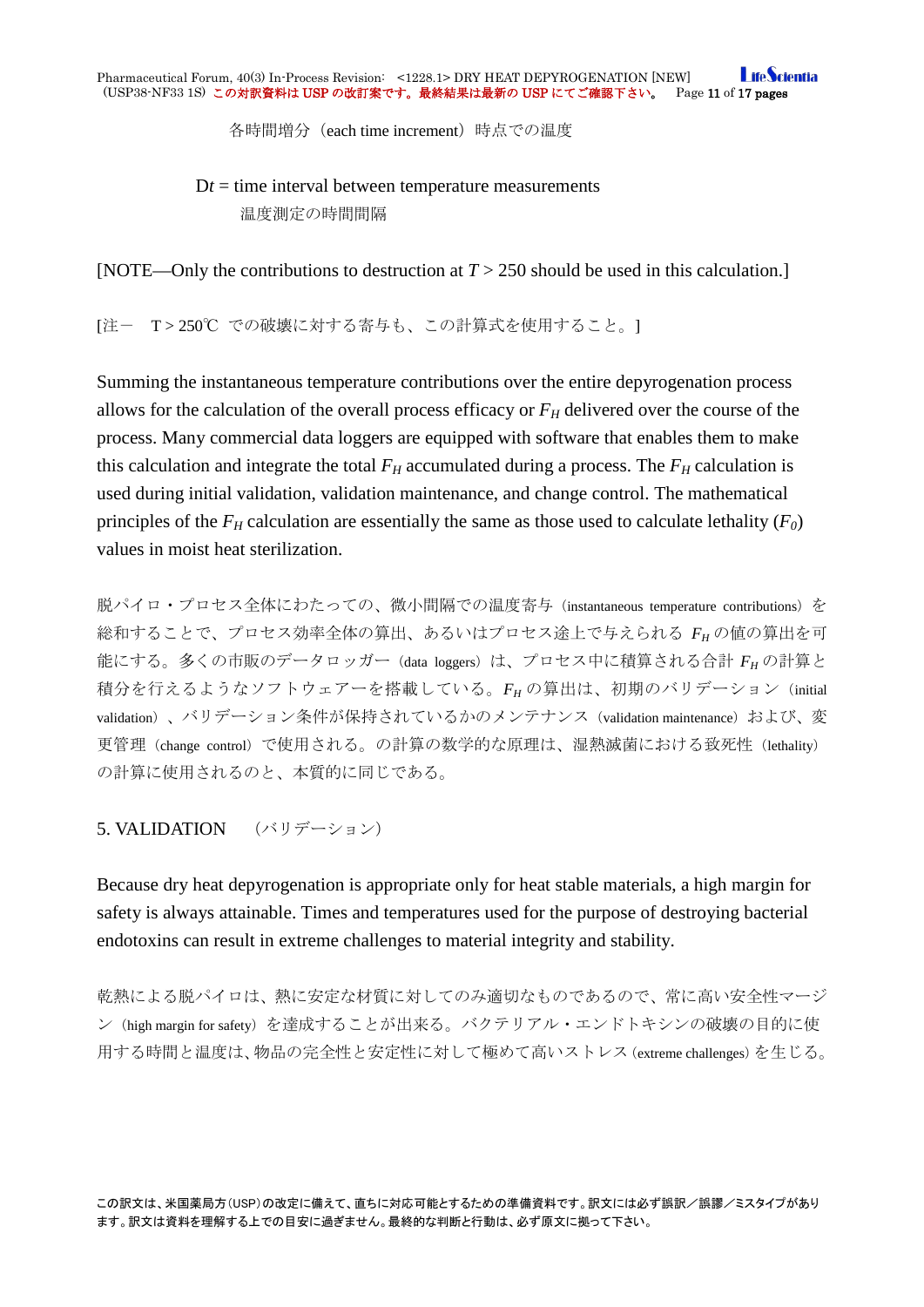### <span id="page-11-0"></span>**5.1 Equipment Qualification (EQ)** (機器の適格性評価)

EQ is a predefined program that focuses on the processing equipment to confirm that it has been properly installed and operates as intended prior to evaluation of the process. In some companies, equipment qualification may be separated into installation qualification (IQ) and operational qualification (OQ), or lumped together under a joint terminology of installation/operational qualification (I/OQ). Equipment qualification provides a baseline for preventive maintenance and change control assuring reproducibility of equipment operation over time.

EQ (Equipment Qualification:機器の適格性評価)は、予め規定されたプログラムである。EQ は、プロセ ス用機器が適正設置され、そのプロセスの評価を行う前に、その機器が目的としているように運転す るかを確認するために、プロセス用機器に焦点を絞り込んで行うものである。幾つかの企業にあって は、機器の適格性評価 (equipment qualification) を、据付時の適格性評価 (installation qualification;IQ) と運 転時の適格性評価 (operational qualification;OQ)に分割して、あるいは据付時/運転時の適格性評価 (installation/operational qualification;I/OQ)というように一緒の用語にして、取り扱っている。機器の適格 性評価は、ある期間にわたっての(over time)機器の性能再現性(reproducibility)を保証するための、予 防的保全および変更管理のベースラインを与えるものである。

# <span id="page-11-1"></span>**5.2 Empty Chamber Temperature Distribution for Ovens (**オーブンについての空チャンバー温度分 布**)**

The oven should be evaluated for empty chamber temperature distribution. This is assessed by measurement of temperature at each corner of oven, near the controlling probe(s) and other locations as justified. Differences in the cycle dwell period can be discounted in this evaluation, as only the shortest dwell period need be evaluated. The evaluation is best performed over the last few minutes of the dwell period once the system has fully equilibrated.

オーブンは、空のチャンバーでの温度分布の評価をすること。これはオーブンの各隅の部分、オーブ ン制御用センサー(controlling probe(s))、およびその他の正当であるとされた位置(other locations as justified) を、温度の測定により評価するためである。サイクルの脱パイロ処理時間(dwell period)における差異 は、この評価で無視する(discounted)することが出来る。というのは、最も短い脱パイロ処理時間(dwell period)を評価するからである。この評価は、ひとたびそのシステムを十分に平衡化すれば (has fully equilibrated)、脱パイロ処理期間(dwell period)の最後の数分間の間に最も良く行える(訳注:この一文 は、訳文の内容に問題を残している)。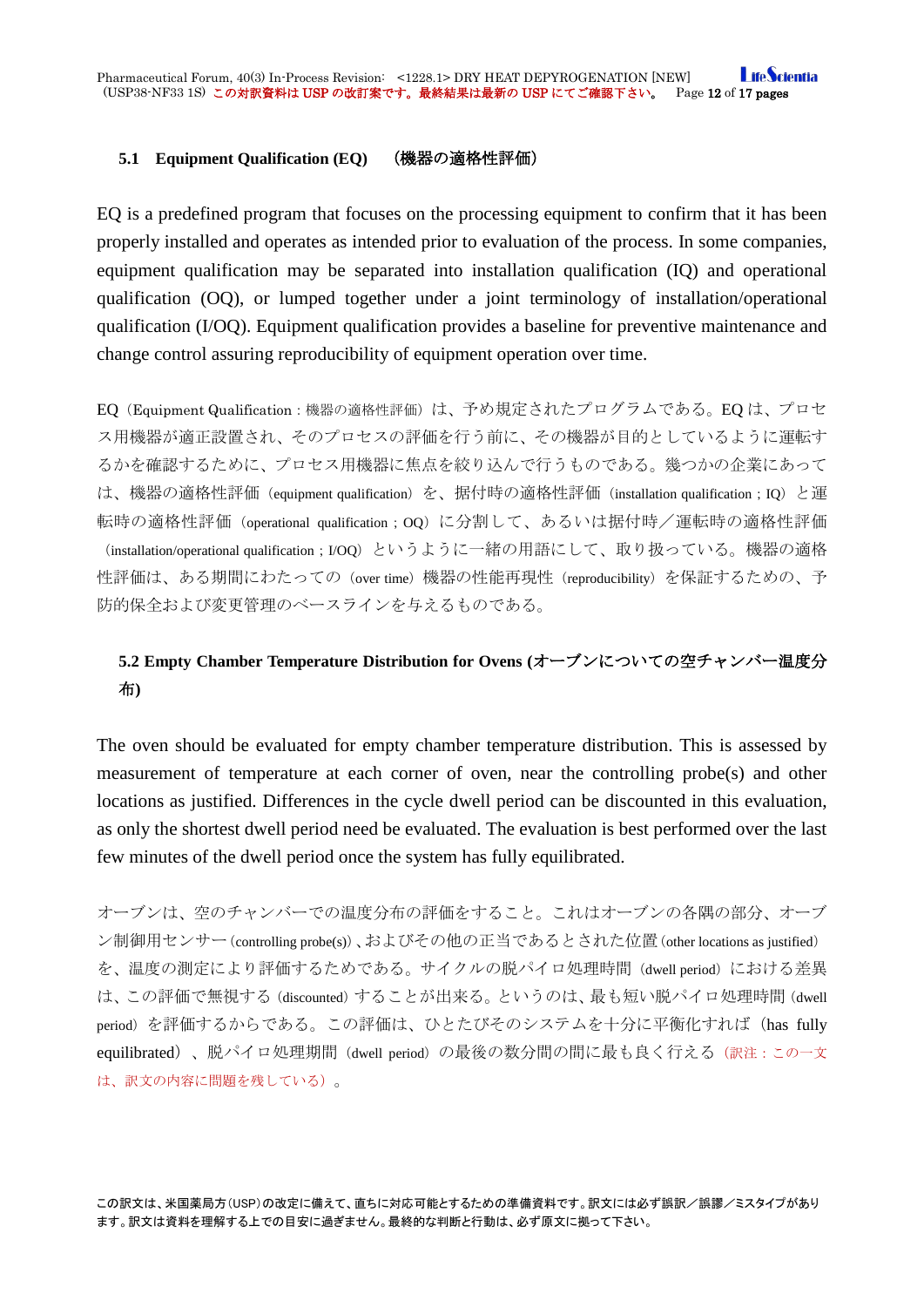#### **I** ifeScientia Pharmaceutical Forum, 40(3) In-Process Revision: <1228.1> DRY HEAT DEPYROGENATION [NEW]<br>(USP38-NF33 1S)この対訳資料は USP の改訂案です。最終結果は最新の USP にてご確認下さい。 Page 13 of 17 pages (USP38-NF33 1S) この対訳資料は USP の改訂案です。最終結果は最新の USP にてご確認下さい。

The acceptance criteria for this test vary with the oven's capabilities and customary usage, however, temperature distribution is typically substantially less uniform than observed in autoclaves and may be  $\pm 15^{\circ}$  or more. Depyrogenation ovens that are located at floor level may have even greater ranges in temperature. Endotoxin inactivation studies of any kind are not required in the evaluation of empty chamber temperatures.

この試験の許容基準は、対象とするオーブンの能力(oven's capabilities)と、そのオーブンの使い方 (customary usage)で変化する。しかしながら、温度分布は、一般的には、オートクレーブで見られる 温度バラツキよりもかなり均一性が悪く、15℃以上にもなる。床面の高さに設置した脱パイロ・オー ブンは、温度バラツキがもっと大きくなるであろう。<mark>如何なる種類のエンドトキシンの不活化調査で</mark> あっても、空のチャンバー温度の評価は要求されない。

### <span id="page-12-0"></span>**5.3 Temperature Distribution in Tunnels** (トンネルにおける温度分布)

While these studies are often done, they are of limited value. Unloaded depyrogenation tunnels will always produce far more variability in temperature attained and distribution than will a fully loaded tunnel. This is because the absence of glass on the conveyor belt results in heated airflow that is too unidirectional to allow for optimal heat transfer. Therefore, for depyrogenation tunnels, temperature studies under only fully loaded conditions are indicated.

しばしば、そのような調査を頻繁に行っても、その価値は限定されたものとなる。無負荷(アンロード) の脱パイロトンネル (unloaded depyrogenation tunnels) は、到達温度とその温度の変動が、フルロード (fully loaded) したトンネルでみられる場合よりも、はるかに大きな変動を常に生じる。これは、ベルトコン ベヤー上にガラス容器が存在していないために、加熱空気があまりにも一方向性を持つ(too unidirectional)ことになり、オプショナルな(余分な)熱伝導が生じてしまうためである。そのために、 脱パイロトンネルに対しては、十分なロードを行った条件の下でのみの温度調査が示すことになる。

### <span id="page-12-1"></span>**5.4 Component Mapping (**脱パイロ処理するコンポーネント内部の温度マッピング**)**

The ability of heat to penetrate load items and to bring them to the required temperature should be determined.

「ロードした物品に熱が浸透する能力」、および「その物品が必要な温度にまでなる能力」を、評価 すること。

Load items that are complex, with enclosed volumes and product contact surfaces that must be depyrogenated, should be subjected to component mapping to determine internal cold spots. All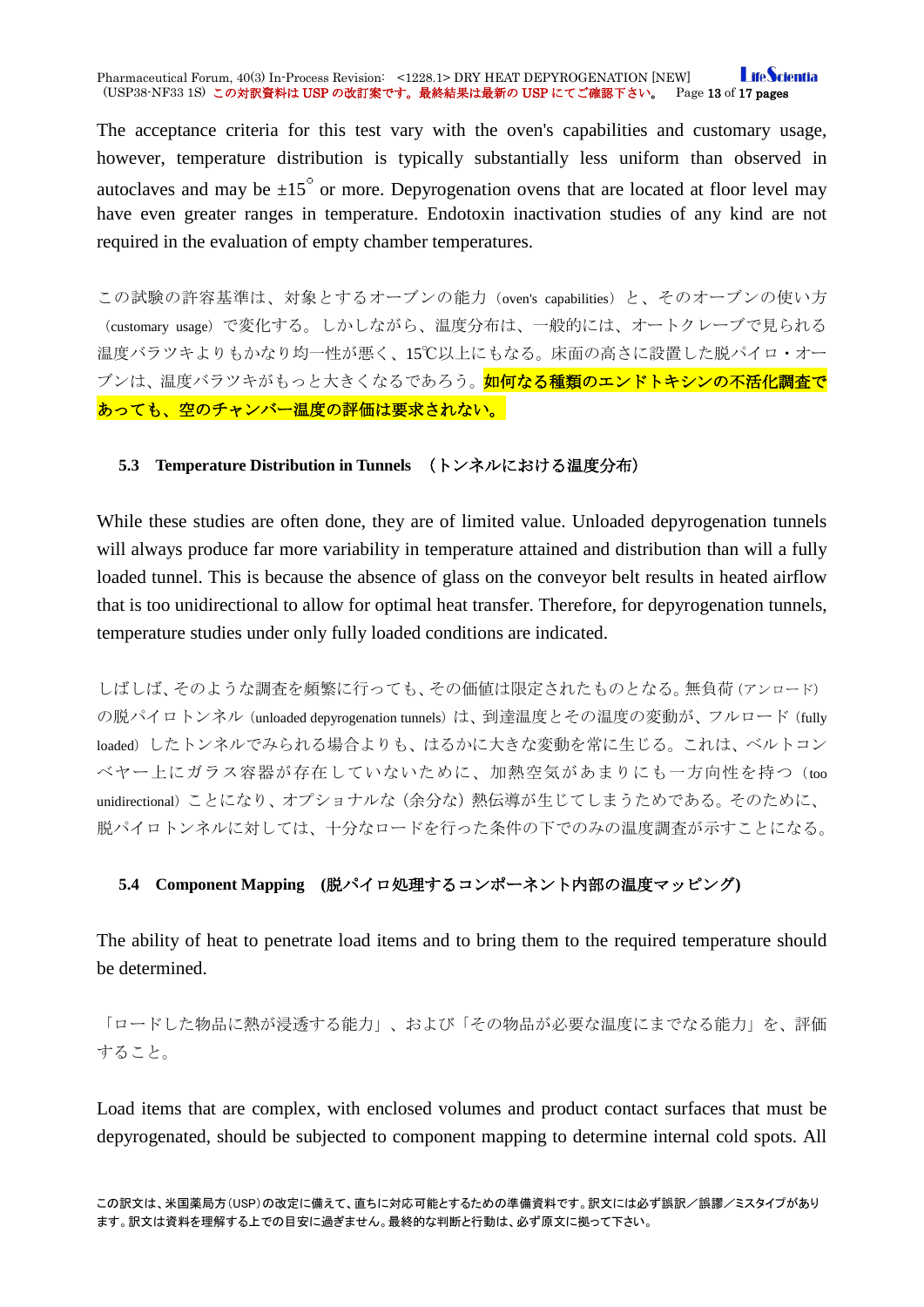#### **I** ifeScientia Pharmaceutical Forum, 40(3) In-Process Revision: <1228.1> DRY HEAT DEPYROGENATION [NEW]<br>(USP38-NF33 1S)この対訳資料は USP の改訂案です。最終結果は最新の USP にてご確認下さい。 Page 14 of 17 pages (USP38-NF33 1S) この対訳資料は USP の改訂案です。最終結果は最新の USP にてご確認下さい。

load items should be prepared and oriented in a manner consistent with how they will be processed. Mapping of glass components to be processed in tunnels is not necessary; all monitoring of temperature is accomplished with probes placed at the bottom of the container.

脱パイロしなければならないものが、複雑で、閉じられていて、かつ製品接触面であるようなロード 物品は、内部のコールドスポット(internal cold spots)を決定するためのコンポーネント・マッピング(訳 注:ロードした物品の到達温度を測定し、その温度分布を調べること)を行うこと。ロードした全ての物品は、 それがどのような脱パイロ処理されるかと一致した方法で、準備し、対応させること(\*)。トンネ ルで処理されるガラス製容器のコンポーネントのマッピングは、不必要である。;温度の全てのモニ タリングは、ガラス容器の底に設置されたプローブで達成されている。

\*:(訳注)原文ではいくつかの単語が抜けているようである。この文章の意味としては「ロードした全ての物品 は、それがどのような脱パイロ処理されるかを予め定めた手順と一致した方法で、準備し、対応すること」 ということを述べていると思われる)

## <span id="page-13-0"></span>**5.5 Load Mapping** (ロードのマッピング)

Fixed loading patterns are necessary in oven depyrogenation because of the limited heat capacity of the air; fully packed conditions because of their greater mass ordinarily result in the best process temperature uniformity. Load mapping assures that items placed throughout the load attain the required depyrogenation conditions. Information from the load mapping is used to adjust cycle timing to assure appropriate efficacy across the entire load. It may be possible to validate maximum and minimum loads (as determined by either the number of items or their mass).

オーブンでの脱パイロには、空気の熱容量は限定されたものであり、ローディングパターンが固定さ れていることが必要である。;より大きな質量は、通常、最も良いプロセス温度均一性を生じるので、 十分にガラス容器が装填された条件(fully packed conditions)で(訳注:ロードのマッピングを)行う。ロー ドのマッピングは、ロートの如何なる場所に置かれている物品(訳注:ガラス容器)も、必要とされる 脱パイロ条件を受けていることを保証するためである。ロードマッピングからの情報は、適切な有効 性がロード全体にわたって保証するために、サイクルタイミングを調整するために使用される。これ (訳注:ロードマッピングの情報)は、(その物品数あるいはその質量で決定されるような)最大および 最小のロードを、バリデートすることを可能にするものであろう。

Load mapping for tunnels is not particularly useful, as load density based on container size may vary substantially in actual use due to intermittent feeding of the tunnel, and loads that have substantial gaps in the glass typically exhibit higher temperatures. The operation of the tunnel is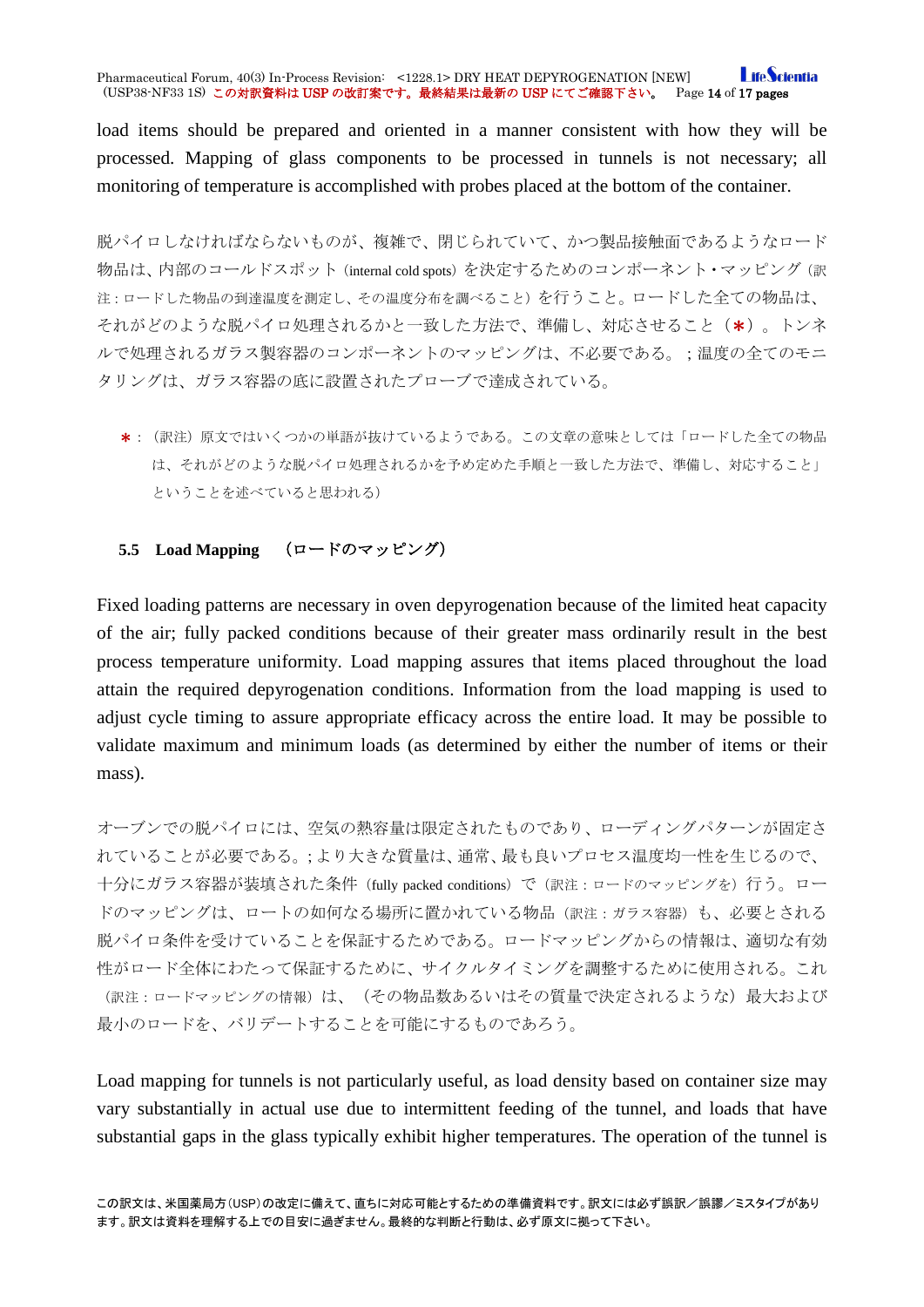#### **I** ifeScientia Pharmaceutical Forum, 40(3) In-Process Revision: <1228.1> DRY HEAT DEPYROGENATION [NEW]<br>(USP38-NF33 1S)この対訳資料は USP の改訂案です。最終結果は最新の USP にてご確認下さい。 Page 15 of 17 pages (USP38-NF33 1S) この対訳資料は USP の改訂案です。最終結果は最新の USP にてご確認下さい。

such that the initial entry of the glass pack and the exit of the last glass in the system at the end of the operation routinely show the highest temperature variability and the lowest depyrogenation effect. Tunnel designs or equipment fixtures that create air turbulence at the front and end of the glass pack can minimize this condition.

トンネルでのロードの温度マッピングは、あまり有用でない。というのは、実際の使用においては、 ロードの密度(容器サイズに基づく)は、トンネルへの間歇的なロードの供給(intermittent feeding)に よって大きく変動するものであり、かつ(訳注:その使用する)ガラス容器でかなりのギャップを持つ ロードは、一般的に、より高度温度でかなりの変動を示す(訳注:かなり文章を意訳しているので、原文の 意味の確認が必要である)。脱パイロトンネルの運転は、ガラスパックの最初の入口部(initial entry)と、 運転の終わり時点でのそのシステムの最後のガラスの出口部分が、日常的に最も高い温度変動があり、 かつ最も低い脱パイロ効果となる(訳注:文章の意味が理解できないので、原文での十分な確認が必要である)。 トンネルの形状 (designs) や機器の付属品 (equipment fixtures) は、ガラスパックの先頭部分と終わりの 部分で空気の乱流(air turbulence)を生じさせるが、形状や付属品はこのような状態(condition)を最小 化させることが出来る。

Glass temperature can be assessed using sets of calibrated thermocouples (i.e., trailing or wireless thermocouples) positioned within the glass pack as it moves through the tunnel. Thermocouples should be placed into direct contact with the item(s) at the bottom of the container.

ガラス容器の温度は、ガラス容器のパック内に位置させた校正済の熱電対(thermocouples、すなわち、 有線(trailing)あるいは無線(wireless)の熱電対)のセットを使用して、トンネル内をガラス容器が移 動するのに合わせて熱電対を移動することで、評価することが出来る(訳注:かなり意訳しているので、 原文を確認のこと)。熱電対は、容器の底の部分に、その物品と直接接触させて設置すること。

### <span id="page-14-0"></span>6. ROUTINE PROCESS CONTROL (日常のプロセス管理)

As with all processes, after the dry heat depyrogenation process has been validated, it must be subject to ongoing parametric controls that maintain it within the validated state at all times. Temperature and exposure time, which are the only two critical depyrogenation parameters, should be measured with each load in an oven.

他の全てのプロセスと同じ様に、乾熱による脱パイロ・プロセスをバリデートされた後では、乾熱用 脱パイロのオーブンは、バリデートされた状態の範囲内に、それ(訳注:脱パイロ条件)が全ての時 点で維持されるように、継続的なパラメータ管理(ongoing parametric controls)を行わなければならない。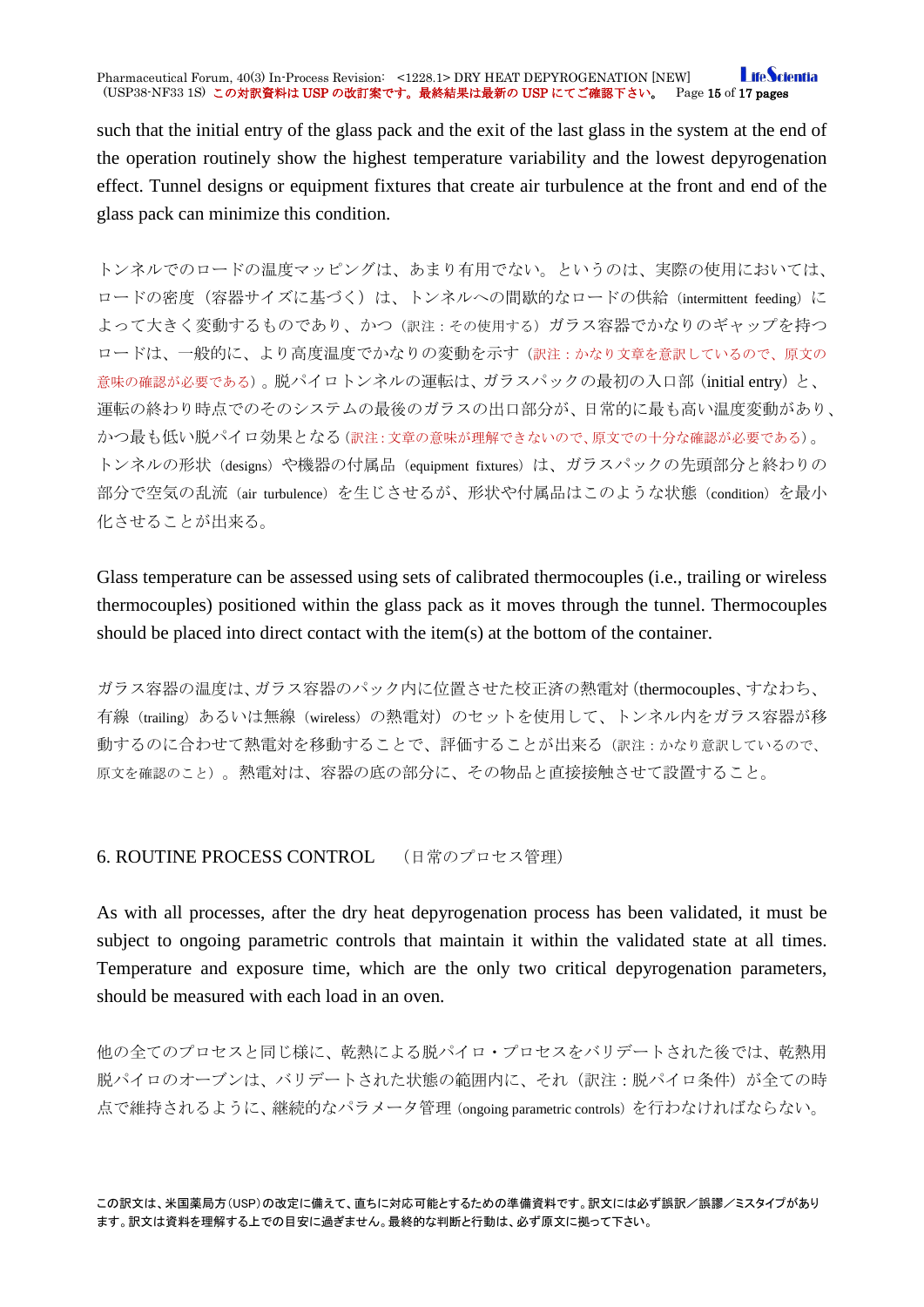**I** ifeScientia Pharmaceutical Forum, 40(3) In-Process Revision: <1228.1> DRY HEAT DEPYROGENATION [NEW] (USP38-NF33 1S) この対訳資料は USP の改訂案です。最終結果は最新の USP にてご確認下さい。 Page 16 of 17 pages

ただ2つの重要な脱パイロのパラメータである「温度と曝露時間」は、オーブン内の各ロードで測定 すること。

The accumulated depyrogenation effectiveness can easily be measured for each process cycle where a depyrogenation tunnel is used. The overall depyrogenation effectiveness of the cycles or processes can easily be determined on each event by using the  $F_H$  value to ensure that safe depyrogenation conditions were achieved. Where direct assessment of  $F_H$  is not possible, assuring that the temperature and exposure time conditions were met results in an equivalent confidence that the depyrogenation system operated in a validated state of control.

累積の脱パイロ有効性(accumulated depyrogenation effectiveness)は、脱パイロトンネルを使用する各プロセ スサイクルで容易に測定することが出来る。そのサイクル(またはプロセス)の全体としての脱パイ ロ有効性 (overall depyrogenation effectiveness)は、FH 値によって、安全な脱パイロ条件が達成できたこと を保証することが、各イベント(event;訳注 「各脱パイロ処理」を意味する)で容易に決定できる。*FH* の 直接的な評価が出来ない場合、その温度および曝露条件が、脱パイロシステムがバリデートされた管 理状態で運転された場合と同等な信頼 (equivalent confidence) の結果を得られる (were met results in an equivalent confidence)ことを保証すること。

General chapter *Depyrogenation*  $\langle 1228 \rangle$  details the general practices that are appropriate for all depyrogenation systems. This is accomplished by a number of related practices that are essential for the continued use of the process over an extended period of time. The essential practices to maintain validated status include calibration, physical measurements, periodic endotoxin assessment on incoming materials, ongoing process control, change control, preventive maintenance, and periodic reassessment and training.

参考情報の脱パイロジェン(*Depyrogenation*)<1228> は、全ての脱パイロシステムについて適切な、 一般的なやり方 (general practices)の詳細を述べている。これは、多数の関連する実践(practices)を行う ことで達成されるものである。この基本的な実践の内容は、長い期間にわたって (over an extended period of time)、そのプロセスを連続的に使用するために不可欠なものである。バリデートされた状態を維持 するための基本的な実践(practices)は、次のものを含んでいる。

- calibration (キャリブレーション;校正)
- physical measurements (物理的な計測)
- periodic endotoxin assessment on incoming materials

(入荷品に対する定期的なエンドトキシン評価)

- ongoing process control (継続的なプロセス管理)
- change control (変更管理)
- preventive maintenance (予防保全)